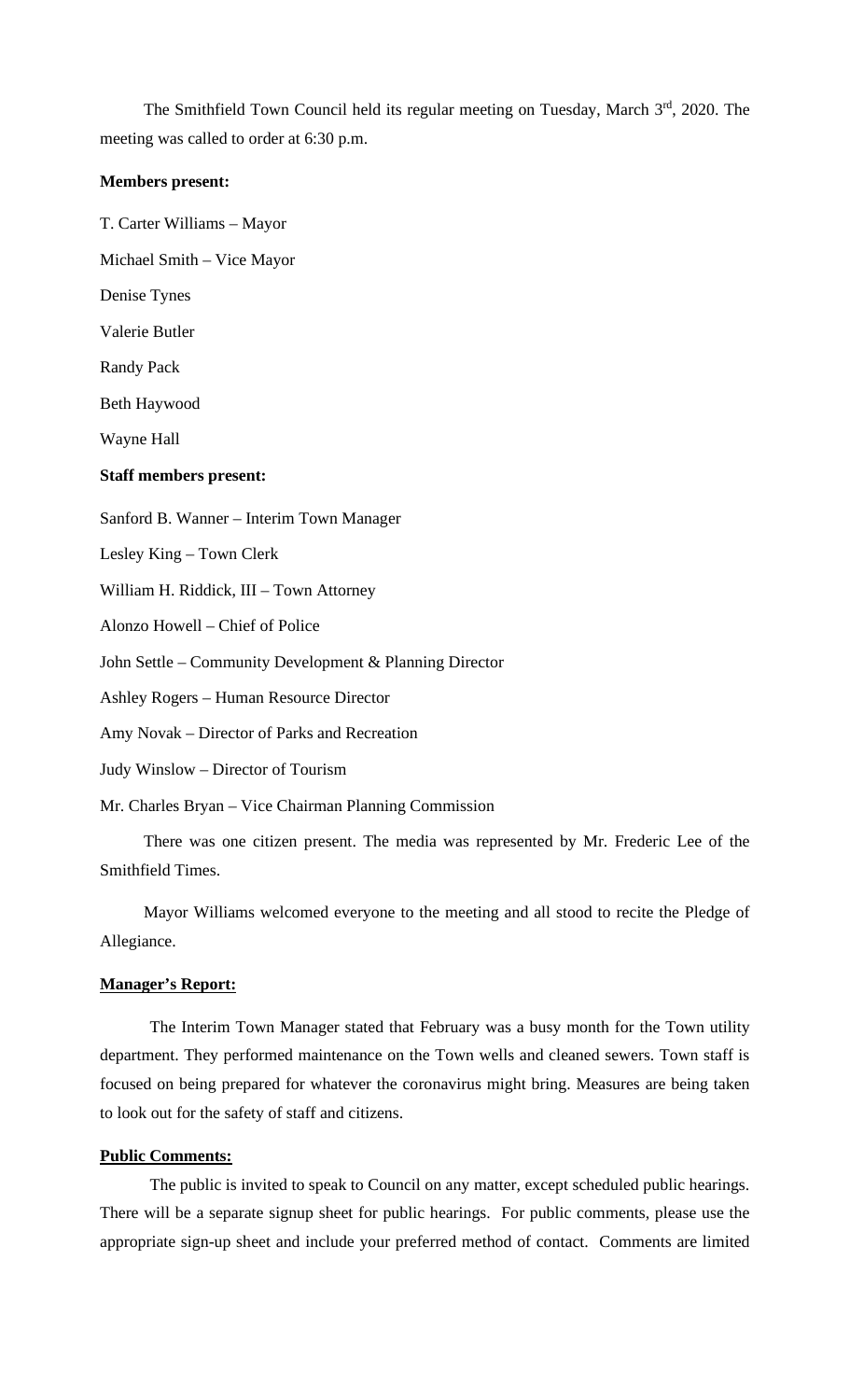to five (5) minutes per person. Any required response from the Town will be provided in writing following the meeting.

There were no public comments.

### **Briefing by Dick Grice, Isle of Wight County Board of Supervisors, Smithfield District:**

Supervisor Grice reported that a timeline was presented for Hardy Elementary. The Isle of Wight County School Board has selected five protype schools to visit by the end of March. Prices range from \$16,000,000.00 to \$23,000,000.00. Once decided on a prototype, plans will be adjusted to address the local, specific needs. The Board is looking at an approximately 100,000 square foot replacement school to be built on the rear section of the existing Hardy Elementary site. Schedules show that it may be ready in December of 2022. The old school will be taken down after the new school is finished. A decision on Westside Elementary School, to replace or remodel it, remains open. Numerous questions remain open and unanswered and need resolution before moving forward with the decision. The February work session included an update from VDOT and the County's quarterly financials. There was a request from HRSD for a water crossover at Turner Lane. There was also an update on current legislative items being proposed by this year's State session. It is believed that the State is, once again, being very benevolent with local versus State tax dollars through unfunded mandated programs. Tourism gave an annual report to the Board of Supervisors. Supervisor Grice praised the incredible job done by the joint Tourism organization. As part of the VDOT Smart Scale Program, the County has made three applications. Main Street, Route 258 and the Route 10 Bypass intersection improvements are being submitted. If approved, the project would be fully funded in the State's six year plan.

Councilman Pack asked Supervisor Grice to elaborate on the Main Street and Route 10 intersection at the old Little's Supermarket. Supervisor Grice stated that if it receives approval the sidewalk improvements the County had planned would need to be held off until the intersection is dealt with.

Councilman Hall asked about the status of the Nike Park Road extension to Route 17. Supervisor Grice stated that it would be a two-lane road. He thinks it is scheduled to start in 2021 or early 2022. It is a VDOT project and has been approved.

Councilwoman Tynes stated that she is on the committee to visit the schools. She reported that they visited Thoroughgood Elementary in Virginia Beach. They will travel to Pennsylvania next week to visit two schools. On March 18<sup>th</sup>, they will visit schools in Norfolk, Virginia Beach, and Suffolk. They are looking at the schools to get an idea of what the County schools need. The architects interviewed built all of these schools. The plan would be to use one of their prototypes which would make it much cheaper for the County.

### **Council Comments:**

Councilwoman Tynes stated that at the February School Board meeting, there is a student who is now an author. He is the son of one of the Town's staff members; Amy Novak. She asked Amy Novak to bring copies so that all of the Town Council members could purchase one. She highly recommended it. Hunter Novak is ten years old. He did an amazing job.

Mayor Williams congratulated Judy Winslow on her recent marriage.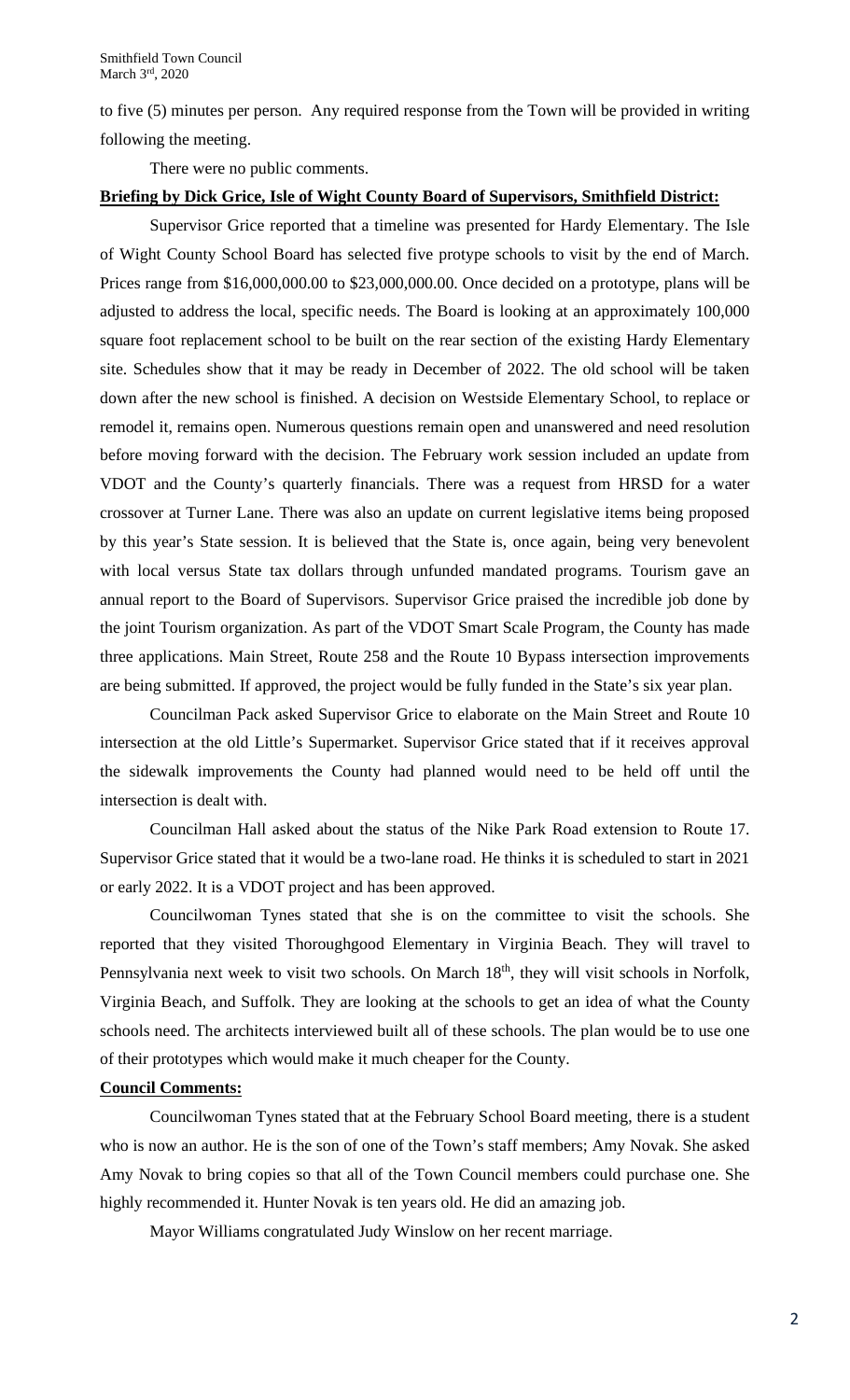## **Consent Agenda:**

Mayor Williams asked if any Council member would like to pull a consent agenda item for further discussion. Councilman Hall pulled item C5 for discussion.

## **C1. Invoices Over \$10,000 Requiring Council Authorization:**

|    | a. Kimley Horn and Associates – Right Turn Lane Project        | \$47,960.77     |
|----|----------------------------------------------------------------|-----------------|
| b. | Waco, Inc. Asbestos Removal 37 & 38 Jamestown Ave.             | \$19,280.00     |
|    | c. Xylem – Budgeted portable bypass Sewer Pump                 | \$50,008.62     |
|    | d. Isle of Wight County – IT Services May $&$ June 2019        | \$13,500.00     |
|    | e. Isle of Wight County – IT Services July-Dec. 2019           | \$47,250.00     |
| f. | Isle of Wight County – E911 $\frac{1}{2}$ year contribution    | \$33,299.50     |
| g. | Isle of Wight County – Tourism $\frac{1}{2}$ year contribution | \$136,861.00    |
|    | h. ALLFIRST, LLC – Storm damage repairs to Crescent            |                 |
|    | Pump Station – additional invoice after Feb. Committee         | \$20,153.38     |
| i. | The Berkley Group – Interim Town Manager – additional          |                 |
|    | invoice received after Feb. Committee.                         | 11,000.00<br>S. |

Councilman Pack, Finance Committee Chairman, reviewed the list of invoices with Council. He recommends approval of all invoices.

**C2. Motion to Amend the Town's Personnel Manual to Add Sections 4.15 – Special Event Pay.** 

# **C3. Motion to Amend the Town's Personnel Manual to Amend Section 5.2 Holiday Schedule and Holiday Pay for Part-Time Employees.**

Councilman Pack stated that based on the recommendation of the Human Resource Director he recommended approval of both amendments to the Personnel Manual.

## **C4. Motion to Approve Extension of the Interim Town Manager's Contract**.

Councilman Pack recommended approval of this extension for one additional month.

## **C5. Pulled for discussion by Councilman Hall.**

# **C6. Adopt Resolution for the Virginia Department of Transportation Endorsing the Benn's Church Blvd. at South Church Street Intersection Improvement Project**.

Councilwoman Haywood explained that the plan is to improve the intersection by making the turn lanes longer. She recommends approval of this item.

# **C7. Resolution of Support for Projects to be Submitted for Smart Scale Evaluation and Funding through the Virginia Department of Transportation**.

Councilwoman Haywood stated that this is the new way to fund transportation projects.

## **C8. Motion to Accept Deed for 228 Main Street**.

Councilwoman Butler stated that the Town Council had approved the purchase of 228 Main Street. The deed must be accepted by Town Council.

## **C9. Motion to Approve Lease of Town Property Located at 228 Main Street**.

Councilwoman Butler explained that the property currently has a tenant. She recommends approval of the lease.

# **C10. Motion to Adopt a Resolution to Donate Books to the Local Library and High School as the Town's Fair Housing Act for the Pinewood Heights Relocation Project**.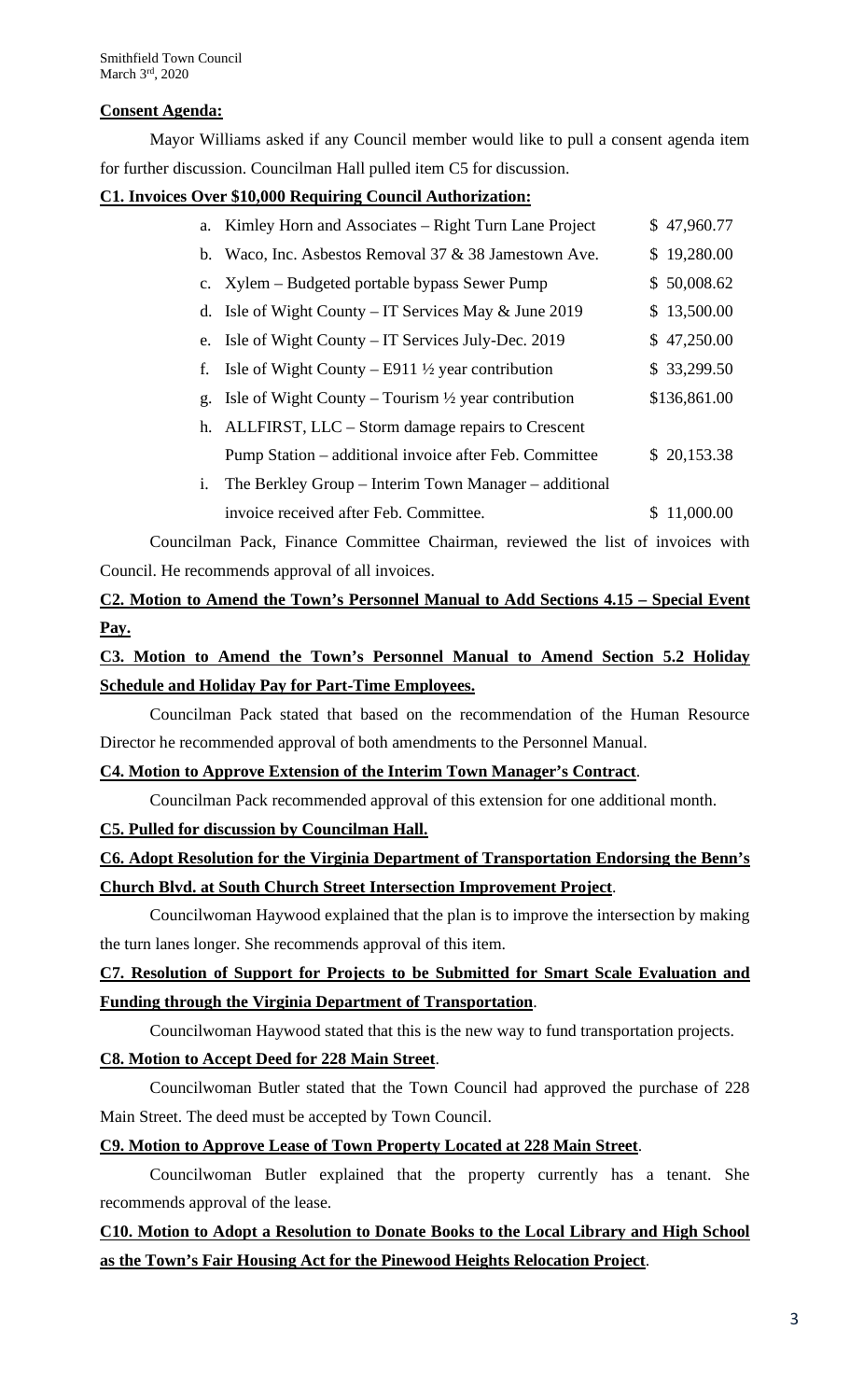Councilwoman Butler explained that the Town has purchased three copies of a book called "The Color of Law." The resolution donates books to the local library and the high school as the Town's Fair Housing Act guidelines for the Pinewood Heights Relocation Project.

Councilman Pack made a motion to approve the consent agenda items as presented with the exception of C5. Councilwoman Tynes seconded the motion. Mayor Williams called for the vote.

On call for the vote, seven members were present. Councilwoman Tynes voted aye, Councilman Hall voted aye, Councilman Pack voted aye, Councilwoman Butler voted aye, Councilwoman Haywood voted aye, Vice Mayor Smith voted aye, and Mayor Williams voted aye. There were no votes against the motion. The motion passed.

### **Motion to Approve Signage for Rules and Regulations at Clontz Park:**

This item was pulled from the consent agenda for further discussion by Councilman Hall. He stated that more discussion was needed. Mrs. Novak recommended closing the fishing pier at dusk. The boat ramp would stay open twenty-four hours. Council would like to see twenty-four hour use of the park for the boat ramp and fishing pier. The signage will reflect twenty-four hour use as opposed to what was originally discussed.

Mayor Williams asked if Chief Howell had any comments on this. Chief Howell stated that he had discussed the issue with Mrs. Novak. In the previous three years, there have not been any issues within the park. He also stated that, if approved, the Smithfield Police Department would monitor the park. If problems become an issue then they can make the Town Council aware. Changes to hours can be revisited at that time.

Councilman Hall made a motion to approve the signage for Rules and Regulations at Clontz Park keeping the boat ramp and the fishing pier open twenty-four hours a day as well as the other rules listed on the signage. He added that if the Town starts having issues then the Town Council can revisit the hours of operation. Vice Mayor Smith seconded the motion. Mayor Williams asked if there was any further discussion. Hearing none, he called for the vote.

On call for the vote, seven members were present. Councilman Hall voted aye, Councilwoman Haywood voted aye, Councilwoman Tynes voted aye, Vice Mayor Smith voted aye, Councilwoman Butler voted aye, Councilman Pack voted aye, and Mayor Williams voted aye. There were no votes against the motion. The motion passed.

### **Public Hearing: Special Use Permit – 865 West Main Street:**

The Community Development & Planning Director, John Settle, reminded Council that the January Council meeting had an after-the-fact text amendment application approved for 865 West Main Street. This was specifically to allow private wells for the purposes of mixing and batching concrete. This is allowed by a special use permit and the property owners are asking for approval. The applicants have indicated to Town staff that they have two connections to the Town's water system. Staff recommends this application be approved under the condition that they maintain both connections to the Town water system.

Mayor Williams opened the public hearing. He asked if anyone would like to speak for or against the special use permit. Hearing none, he closed the public hearing.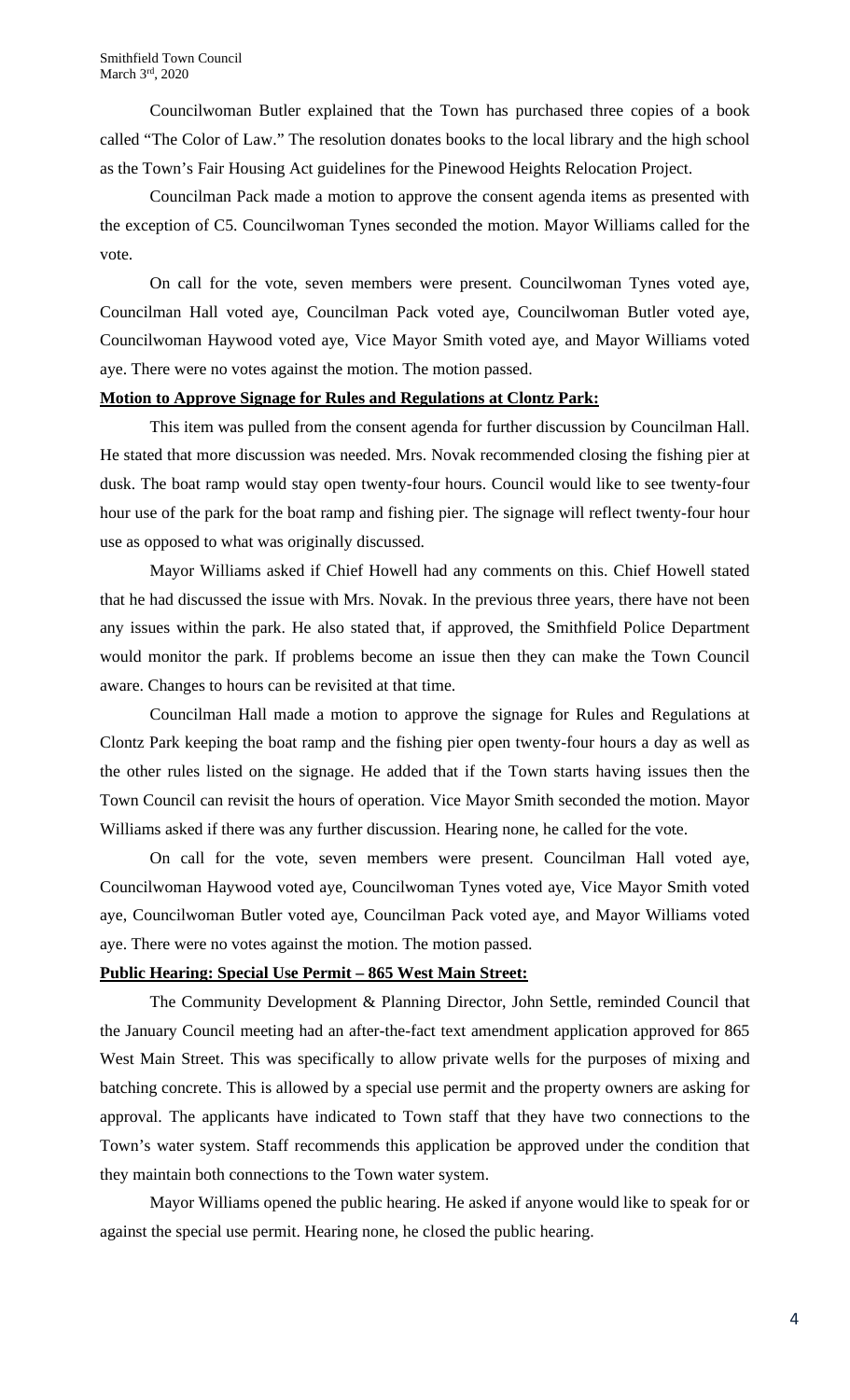Councilman Pack made a motion to approve the special use permit at 865 West Main Street as presented with the recommended conditions by staff. Councilwoman Butler seconded the motion. Mayor Williams asked if there was any further discussion. Hearing none, he called for the vote.

On call for the vote, seven members were present. Vice Mayor Smith voted aye, Councilman Hall voted nay, Councilman Pack voted aye, Councilwoman Tynes voted aye, Councilwoman Haywood voted aye, Councilwoman Butler voted aye, and Mayor Williams voted aye. There was one vote against the motion. The motion passed  $6 - 1$ .

## **Discuss/Approve the Proposal from Blair Brothers for Two entrances/Exits to the Smithfield Center Parking Lot.**

Councilwoman Haywood stated that a proposal was received to fix the entrances/exits at the Smithfield Center to level them out. Councilman Pack recommended postponing this until the next budget cycle. He believes the Town may want to shop around by putting out an RFP. Mayor Williams stated that the price came in at \$46,000.00 with concrete or to put the bricks back was \$72,000.00. The Town Council agreed to not take action on this item until the next budget cycle.

## **Motion to Approve the Town Council Summary Minutes of February 4<sup>th</sup>, 2020:**

The Town Attorney reviewed the minutes and made minor corrections. Councilman Hall made a motion to approve the minutes as revised and corrected. Councilman Pack seconded the motion. Mayor Williams called for the vote.

On call for the vote, seven members were present. Councilwoman Butler voted aye, Vice Mayor Smith voted aye, Councilwoman Haywood voted aye, Councilwoman Tynes voted aye, Councilman Pack voted aye, Councilman Hall voted aye, and Mayor Williams voted aye. There were no votes against the motion. The motion passed.

## **Motion to Approve the Employment Contract for the New Town Manager:**

At the direction of the Town Council, the Human Resource Director and the Town Attorney met with the selected candidate. They prepared an employment agreement. The Town Attorney shared a copy with the Town Council members. Councilman Pack explained that the one year term is determined by the Town Charter. The Charter would have to be changed to do a longer term. It allows for an indefinite contract which means the Town Manager serves at the pleasure of the Town Council and can be terminated at any time. A three year term had been discussed but cannot be done due to the Town Charter requirements. The Town Manager can also resign at any time with proper notice. It will include deferred compensation, retirement, vehicle allowance, medical insurance, and reimbursement for disability and life insurance premiums. Travel and training expenses will be budgeted. The contract will be reviewed annually by the Town Council. Adjustments can be made at that time. The Town Attorney stated that there is a residency requirement for the Town Manager. The Town Council agreed that the new Town Manager's current residence would be in compliance with the residency requirement defined by the Town Charter.